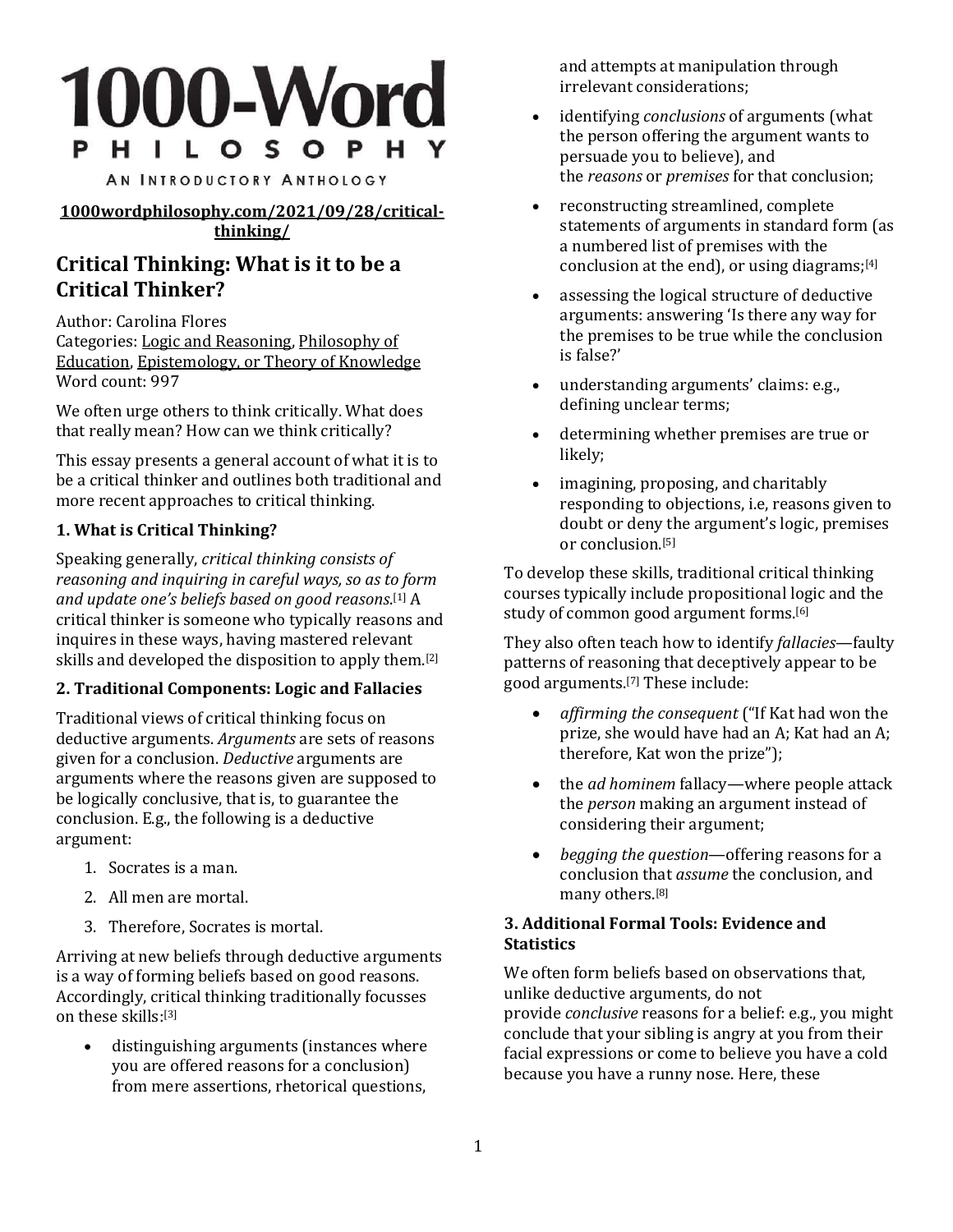observations or evidence might support the belief formed, but do not *guarantee* the truth of your belief.

Critical thinkers know how to adjust their beliefs appropriately in light of their evidence. [\[9\]](https://1000wordphilosophy.com/2021/09/28/critical-thinking/#_ftn9) So critical thinking requires developing abilities to:

- assess evidence without being unduly swayed by what one already believes;
- recognize when a claim counts as evidence for (or against) a conclusion;
- identify when evidence is strong (or weak);
- determine the extent to which people's views should change, given their evidence.

To develop these abilities, drawing on knowledge of probability can be helpful: e.g., basic probability offers a recipe for determining when an observation counts as evidence for a belief: when that observation is *more likely if the belief is true than if it is not*. It also teaches us that updating your beliefs when you get new evidence requires taking into account *both* (a) how confident you were on that belief beforehand and (b) how strongly the evidence supports that (new) belief. [\[10\]](https://1000wordphilosophy.com/2021/09/28/critical-thinking/#_ftn10)

For these reasons, recent approaches to critical thinking often include instruction in probability. [\[11\]](https://1000wordphilosophy.com/2021/09/28/critical-thinking/#_ftn11) And, because we often get evidence in the form of statistics, often presented through diagrams and graphs, such approaches tend to highlight the importance of basic statistical concepts, [\[12\]](https://1000wordphilosophy.com/2021/09/28/critical-thinking/#_ftn12) and the ability to interpret diagrams and graphs. [\[13\]](https://1000wordphilosophy.com/2021/09/28/critical-thinking/#_ftn13)

### **4. Applied Skills as Part of Being a Critical Thinker**

Being a critical thinker requires more than having technical tools (such as the tools of logic or probability) stored away. It requires *consistently* applying them *in the real world*.

In recent discussions of what it is to be a critical thinker, there has been increased emphasis on navigating our informational environment in savvy ways. This requires avoiding false, misleading, manipulative, or distracting claims online, as well as making sure that one gathers information from a wide variety of reliable sources. [\[14\]](https://1000wordphilosophy.com/2021/09/28/critical-thinking/#_ftn14) It also requires calibrating one's *trust* well: one should remain open to hearing those who disagree and not let prejudice and *implicit bias* affect whom one trusts. [\[15\],](https://1000wordphilosophy.com/2021/09/28/critical-thinking/#_ftn15)[\[16\]](https://1000wordphilosophy.com/2021/09/28/critical-thinking/#_ftn16)

Applying the tools of critical thinking throughout one's life requires overcoming cognitive biases:[\[17\]](https://1000wordphilosophy.com/2021/09/28/critical-thinking/#_ftn17) e.g.:

- not always accepting answers that come to mind first;
- resisting *confirmation bias* (the tendency to gather and interpret evidence in ways that confirm our beliefs),<sup>[\[18\]](https://1000wordphilosophy.com/2021/09/28/critical-thinking/#_ftn18)</sup> and;
- avoiding *motivated reasoning* (the tendency to reason in ways that help us believe what we *wish* were true, and not what is true). [\[19\]](https://1000wordphilosophy.com/2021/09/28/critical-thinking/#_ftn19)

More generally, becoming a critical thinker requires shifting from a defensive mindset to a truth-seeking one and developing intellectual virtues such as intellectual humility and open-minded curiosity. [\[20\],](https://1000wordphilosophy.com/2021/09/28/critical-thinking/#_ftn20)[\[21\]](https://1000wordphilosophy.com/2021/09/28/critical-thinking/#_ftn21) Without those, the tools of critical thinking may end up being deployed to entrench false or unreasonable beliefs.

# **5. Conclusion**

Critical thinking is about reasoning and inquiring so as to form and update one's beliefs based on good reasons. Because critical thinking skills are valuable in a world that emphasizes the ability to navigate information, becoming a critical thinker is practically useful to us as individuals.

It is also of crucial social and political value: e.g., a well-functioning democracy requires citizens who think critically about the world. [\[22\]](https://1000wordphilosophy.com/2021/09/28/critical-thinking/#_ftn22) And critical thinking has liberatory potential: it provides us with tools to criticize oppressive social structures and envisage a more just, fairer society.<sup>[\[23\]](https://1000wordphilosophy.com/2021/09/28/critical-thinking/#_ftn23)</sup>

# **Acknowledgments**

Thanks to the Teaching Philosophy Facebook Group for literature recommendations. Thanks to Chelsea Haramia, Sabrina Huwang, Izilda Jorge, Thomas Metcalf, Nathan Nobis, Elise Woodard, and anonymous referees for feedback.

### **Notes**

[\[1\]](https://1000wordphilosophy.com/2021/09/28/critical-thinking/#_ftnref1) This definition is similar to Ennis's (1991) definition: critical thinking, in his view, is "reasonable reflective thinking that is focused on deciding what to believe or do" (Ennis 1991, p. 6). See Hitchcock 2010 for an overview of definitions of critical thinking.

[\[2\]](https://1000wordphilosophy.com/2021/09/28/critical-thinking/#_ftnref2) While I define critical thinking in a general way here, there is disagreement about whether there are any general tools for critical thinking, as opposed to merely topic-specific ones.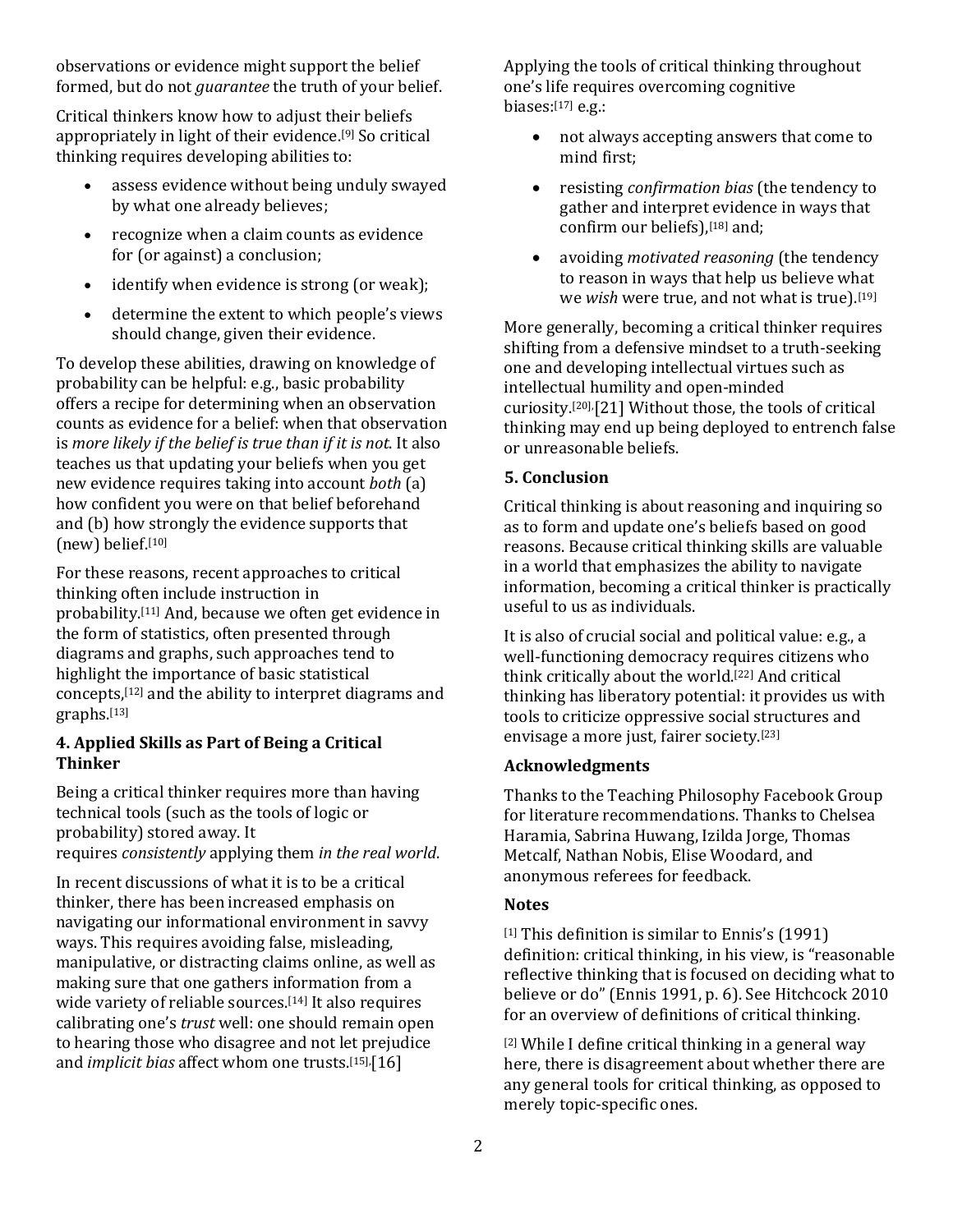There are also closely related debates about the extent to which specific critical thinking skills *transfer* to new domains and tasks, and about whether we should teach critical thinking on its own or, instead, in the context of specific disciplines, with discipline-internal standards made clear and an emphasis on content acquisition. See [Willingham](https://1000wordphilosophy.com/2021/09/28/critical-thinking/#30j0zll) [2019](https://1000wordphilosophy.com/2021/09/28/critical-thinking/#30j0zll) for discussion, including references to relevant empirical research.

People who have mastered critical thinking skills in a domain or subject area tend to be *experts* in those areas. See [Expertise:](https://1000wordphilosophy.com/2018/10/25/expertise/) What is an Expert? by Jamie Carlin Watson

[\[3\]](https://1000wordphilosophy.com/2021/09/28/critical-thinking/#_ftnref3) See this Khan [Academy/Wi](https://www.khanacademy.org/partner-content/wi-phi/wiphi-critical-thinking) Phi [Philosophy](https://www.khanacademy.org/partner-content/wi-phi/wiphi-critical-thinking) [course](https://www.khanacademy.org/partner-content/wi-phi/wiphi-critical-thinking) for an overview.

[\[4\]](https://1000wordphilosophy.com/2021/09/28/critical-thinking/#_ftnref4) An example of an argument in standard form is: 1. Socrates is a man; 2. All men are mortal; 3. Therefore, Socrates is mortal. For other examples of arguments in standard form, see [Anderson's](http://academic.depauw.edu/jeremyanderson_web/eteach/101_standardform.html) "Putting an [Argument](http://academic.depauw.edu/jeremyanderson_web/eteach/101_standardform.html) in Standard Form." For examples of argument diagrams, as well as a useful program to construct such diagrams, see Cullen's ["Philosophy](https://maps.simoncullen.org/) [Mapped"](https://maps.simoncullen.org/) website.

[\[5\]](https://1000wordphilosophy.com/2021/09/28/critical-thinking/#_ftnref5) Charitably responding involves responding to the strongest version of the objection.

[\[6\]](https://1000wordphilosophy.com/2021/09/28/critical-thinking/#_ftnref6) Propositional logic is the simplest branch of logic, i.e. the formal study of arguments and reasoning. See Tom Metcalf's Formal Logic: [Symbolizing](https://1000wordphilosophy.com/2021/03/02/formal-logic-symbolizing-arguments-in-sentential-logic/) Arguments in [Sentential](https://1000wordphilosophy.com/2021/03/02/formal-logic-symbolizing-arguments-in-sentential-logic/) Logic by for an introduction.

[\[7\]](https://1000wordphilosophy.com/2021/09/28/critical-thinking/#_ftnref7) Wikipedia has extensive lists of good [argument](https://en.wikipedia.org/wiki/List_of_valid_argument_forms) [forms](https://en.wikipedia.org/wiki/List_of_valid_argument_forms) and of [common](https://en.wikipedia.org/wiki/List_of_fallacies) fallacies. See Boardman et al. 2017, Howard-Snyder 2020, Lau [2011,](https://1000wordphilosophy.com/2021/09/28/critical-thinking/#gjdgxs) Vaughn 2018 for examples of critical thinking textbooks that take the traditional approach.

[\[8\]](https://1000wordphilosophy.com/2021/09/28/critical-thinking/#_ftnref8) To see why these are fallacies, note that, for all that is said, Kat could have had an A without winning the prize; perhaps she simply had high exam scores. And note that morally bad people can give good arguments.

[\[9\]](https://1000wordphilosophy.com/2021/09/28/critical-thinking/#_ftnref9) Philosophers also use the term 'evidence' in more technical senses than 'relevant observations'. See Kelly 2016 for discussion of these different senses.

[\[10\]](https://1000wordphilosophy.com/2021/09/28/critical-thinking/#_ftnref10) Indeed, we can capture this insight into a domaingeneral formula for how to update beliefs: Bayes' theorem. Bayes' theorem tells us how to weigh our previous confidence and the strength of evidence. For a short explanation of Bayes' Theorem, see [Better](https://betterexplained.com/articles/an-intuitive-and-short-explanation-of-bayes-theorem/) Explained, "A Short and Intuitive [Explanation](https://betterexplained.com/articles/an-intuitive-and-short-explanation-of-bayes-theorem/) of

Bayes' [Theorem"](https://betterexplained.com/articles/an-intuitive-and-short-explanation-of-bayes-theorem/). For more detailed discussion of Bayesianism, see Joyce 2019.

[\[11\]](https://1000wordphilosophy.com/2021/09/28/critical-thinking/#_ftnref11) Manley 2019.

[\[12\]](https://1000wordphilosophy.com/2021/09/28/critical-thinking/#_ftnref12) See Gigerenzer et al. 2007 for discussion of the practical importance of these concepts. An especially important statistical concept is that of *base rate*. The base rate of a feature in a population is what fraction of the population have that feature. Neglecting the base rate leads to the *base rate fallacy*, where one ends up adjusting one's beliefs incorrectly in response to evidence (for example, taking a fallible positive test for a rare disease to indicate that one is extremely likely to have that disease, where, given the rarity of the disease, that remains unlikely).

[\[13\]](https://1000wordphilosophy.com/2021/09/28/critical-thinking/#_ftnref13) Battersby 2016.

[\[14\]](https://1000wordphilosophy.com/2021/09/28/critical-thinking/#_ftnref14) See [Bergstorm](https://www.callingbullshit.org/syllabus.html) and West's "Calling Bullshit" [syllabus](https://www.callingbullshit.org/syllabus.html) for a range of helpful tools for avoiding such claims, and The News [Literacy](https://newslit.org/) Project for resources on developing a healthy news diet.

[\[15\]](https://1000wordphilosophy.com/2021/09/28/critical-thinking/#_ftnref15) See Nguyen's "Escape the Echo [Chamber."](https://aeon.co/essays/why-its-as-hard-to-escape-an-echo-chamber-as-it-is-to-flee-a-cult) for helpful discussion of common issues with trust calibration and with information gathering.

[\[16\]](https://1000wordphilosophy.com/2021/09/28/critical-thinking/#_ftnref16) Implicit bias involves believing and acting "on basis of prejudice and stereotypes without intending to do so": see Brownstein 2019.

When one discredits members of marginalized groups due to (conscious or unconscious) prejudice, one commits an epistemic injustice: see Fricker 2007. For an introduction to epistemic injustice, see Huzeyfe Demitras's [Epistemic](https://1000wordphilosophy.com/2020/07/21/epistemic-injustice/) Injustice.

[\[17\]](https://1000wordphilosophy.com/2021/09/28/critical-thinking/#_ftnref17) Cognitive biases are systematic deviations from how we should reason. See Kahneman 2011 for an accessible overview of research on cognitive biases.

[\[18\]](https://1000wordphilosophy.com/2021/09/28/critical-thinking/#_ftnref18) Nickerson [1998.](https://1000wordphilosophy.com/2021/09/28/critical-thinking/#gjdgxs)

[\[19\]](https://1000wordphilosophy.com/2021/09/28/critical-thinking/#_ftnref19) Kunda 1990.

[\[20\]](https://1000wordphilosophy.com/2021/09/28/critical-thinking/#_ftnref20) An *intellectual virtue* is a personality trait or disposition that is helpful in reasoning well and acquiring knowledge. Some examples are intellectual humility, open-mindedness, curiosity, and perseverance. See Zagzebski 1996.

 $[21]$  See [Galef's](https://www.ted.com/talks/julia_galef_why_you_think_you_re_right_even_if_you_re_wrong) TED talk "Why you think you're right even if you're [wrong"](https://www.ted.com/talks/julia_galef_why_you_think_you_re_right_even_if_you_re_wrong) for discussion of the importance of these traits.

[\[22\]](https://1000wordphilosophy.com/2021/09/28/critical-thinking/#_ftnref22) Dewey 1923.

[\[23\]](https://1000wordphilosophy.com/2021/09/28/critical-thinking/#_ftnref23) Freire 1968/2018, hooks 2010.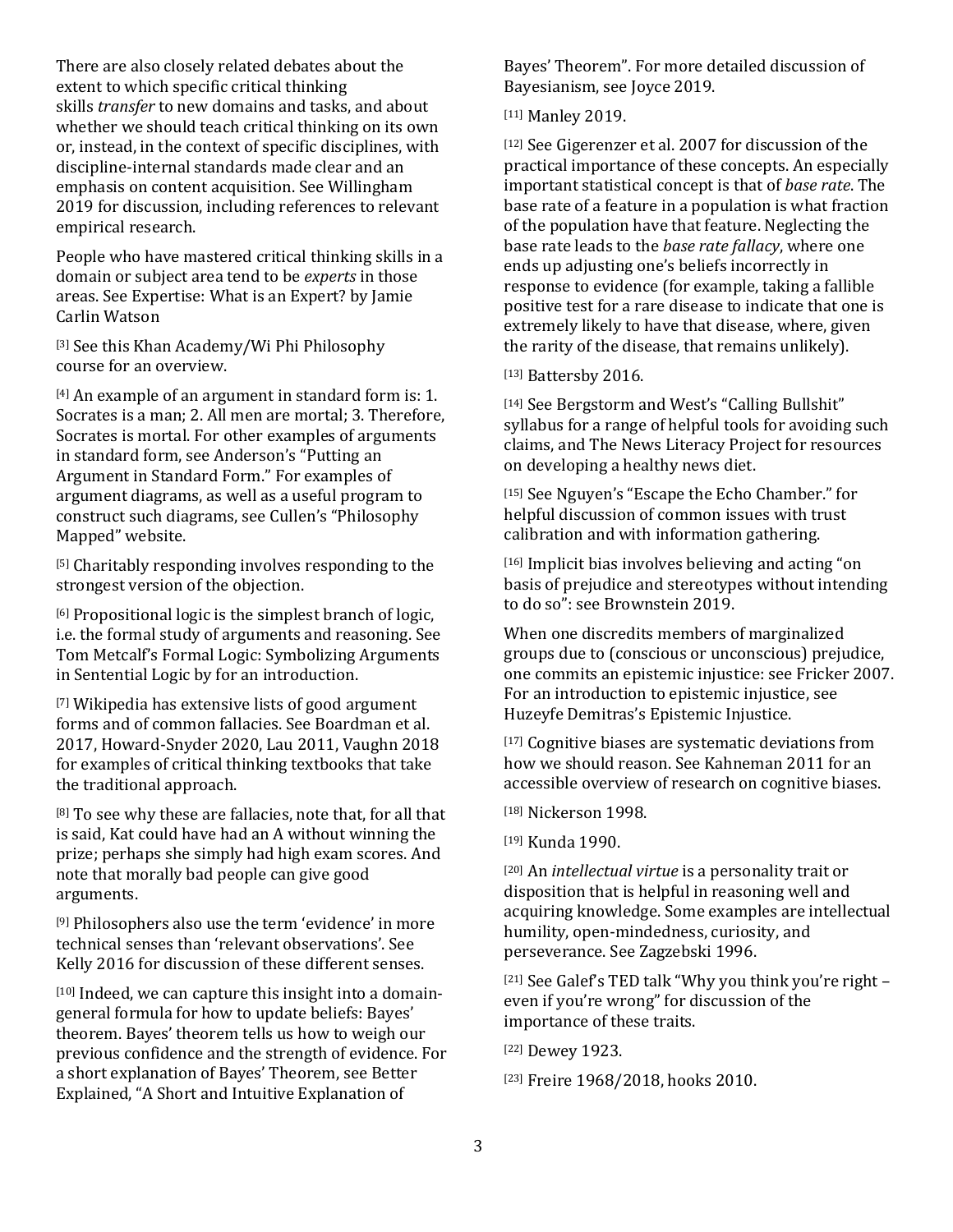#### **References**

[Anderson,](http://academic.depauw.edu/jeremyanderson_web/eteach/101_standardform.html) Jeremy. "Putting an Argument in Standard [Form."](http://academic.depauw.edu/jeremyanderson_web/eteach/101_standardform.html)

[URL=<http://academic.depauw.edu/jeremyanderson](http://academic.depauw.edu/jeremyanderson_web/eteach/101_standardform.html) web/eteach/101 standardform.html>

[Battersby,](https://broadviewpress.com/product/is-that-a-fact-second-edition/#tab-description) Mark. 2016. *Is That a [Fact?:](https://broadviewpress.com/product/is-that-a-fact-second-edition/#tab-description) A Field Guide to Statistical and Scientific [Information](https://broadviewpress.com/product/is-that-a-fact-second-edition/#tab-description)*. [Broadview](https://broadviewpress.com/product/is-that-a-fact-second-edition/#tab-description) [Press.](https://broadviewpress.com/product/is-that-a-fact-second-edition/#tab-description)

[Bergstrom,](https://www.callingbullshit.org/index.html) Carl T. and West, Jevin. 2019. "Calling Bullshit: Data [Reasoning](https://www.callingbullshit.org/index.html) in a Digital World." [\(website\)](https://www.callingbullshit.org/index.html)

Better [Explained.](https://betterexplained.com/articles/an-intuitive-and-short-explanation-of-bayes-theorem/) 2020. "A Short and Intuitive [Explanation](https://betterexplained.com/articles/an-intuitive-and-short-explanation-of-bayes-theorem/) of Bayes' Theorem." (website)

[Boardman,](https://www.cengage.com/c/logic-and-contemporary-rhetoric-the-use-of-reason-in-everyday-life-13e-boardman/9781305956025/) Frank, Cavender, Nancy M, and Kahane, [Howard](https://www.cengage.com/c/logic-and-contemporary-rhetoric-the-use-of-reason-in-everyday-life-13e-boardman/9781305956025/) . 2017. *Logic and [Contemporary](https://www.cengage.com/c/logic-and-contemporary-rhetoric-the-use-of-reason-in-everyday-life-13e-boardman/9781305956025/) Rhetoric: The Use of Reason in [Everyday](https://www.cengage.com/c/logic-and-contemporary-rhetoric-the-use-of-reason-in-everyday-life-13e-boardman/9781305956025/) Life.* Cengage [Learning.](https://www.cengage.com/c/logic-and-contemporary-rhetoric-the-use-of-reason-in-everyday-life-13e-boardman/9781305956025/)

[Brownstein,](https://plato.stanford.edu/entries/implicit-bias/) Michael, "Implicit Bias", *The [Stanford](https://plato.stanford.edu/entries/implicit-bias/) [Encyclopedia](https://plato.stanford.edu/entries/implicit-bias/) of Philosophy* (Fall 2019 [Edition\),](https://plato.stanford.edu/entries/implicit-bias/) [Edward](https://plato.stanford.edu/entries/implicit-bias/) N. Zalta (ed.).

Cullen, Simon. ["Philosophy](https://maps.simoncullen.org/) Mapped: Open Resources for Philosophy [Visualization."](https://maps.simoncullen.org/) [URL=<https://maps.simoncullen.org/>](https://maps.simoncullen.org/)

Demirtas, Huzeyfe. 2020. ["Epistemic](https://1000wordphilosophy.com/2020/07/21/epistemic-injustice/) Injustice." *[1000-](https://1000wordphilosophy.com/2020/07/21/epistemic-injustice/) Word Philosophy: An [Introductory](https://1000wordphilosophy.com/2020/07/21/epistemic-injustice/) Anthology*[.](https://1000wordphilosophy.com/2020/07/21/epistemic-injustice/)

[Dewey,](https://www.gutenberg.org/files/852/852-h/852-h.htm) John. 1923. *[Democracy](https://www.gutenberg.org/files/852/852-h/852-h.htm) and Education: An [Introduction](https://www.gutenberg.org/files/852/852-h/852-h.htm) to the Philosophy of [Education.](https://www.gutenberg.org/files/852/852-h/852-h.htm)* [Macmillan.](https://www.gutenberg.org/files/852/852-h/852-h.htm)

Ennis, Robert. 1991. "Critical Thinking: A [Streamlined](https://education.illinois.edu/docs/default-source/faculty-documents/robert-ennis/ennisstreamlinedconception_002.pdf?sfvrsn=91b61288_2) [Conception."](https://education.illinois.edu/docs/default-source/faculty-documents/robert-ennis/ennisstreamlinedconception_002.pdf?sfvrsn=91b61288_2) *Teaching [Philosophy](https://education.illinois.edu/docs/default-source/faculty-documents/robert-ennis/ennisstreamlinedconception_002.pdf?sfvrsn=91b61288_2)*, [14\(1\):5-24.](https://education.illinois.edu/docs/default-source/faculty-documents/robert-ennis/ennisstreamlinedconception_002.pdf?sfvrsn=91b61288_2)

[Frankfurt,](https://press.princeton.edu/books/hardcover/9780691122946/on-bullshit) Harry G. 1986. *On [Bullshit](https://press.princeton.edu/books/hardcover/9780691122946/on-bullshit)*. [Princeton](https://press.princeton.edu/books/hardcover/9780691122946/on-bullshit) [University](https://press.princeton.edu/books/hardcover/9780691122946/on-bullshit) Press.

Freire, Paulo. 2018 [\[1968\].](https://www.bloomsbury.com/us/pedagogy-of-the-oppressed-9780826412768/) *[Pedagogy](https://www.bloomsbury.com/us/pedagogy-of-the-oppressed-9780826412768/) of the [Oppressed](https://www.bloomsbury.com/us/pedagogy-of-the-oppressed-9780826412768/)*. [Bloomsbury](https://www.bloomsbury.com/us/pedagogy-of-the-oppressed-9780826412768/) Publishing USA.

Fricker, [Miranda.](https://oxford.universitypressscholarship.com/view/10.1093/acprof:oso/9780198237907.001.0001/acprof-9780198237907) 2007. *[Epistemic](https://oxford.universitypressscholarship.com/view/10.1093/acprof:oso/9780198237907.001.0001/acprof-9780198237907) Injustice: Power and the Ethics of [Knowing](https://oxford.universitypressscholarship.com/view/10.1093/acprof:oso/9780198237907.001.0001/acprof-9780198237907)*. Oxford [University](https://oxford.universitypressscholarship.com/view/10.1093/acprof:oso/9780198237907.001.0001/acprof-9780198237907) Press.

Galef, Julia. 2016. "Why You Think [You're](https://www.ted.com/talks/julia_galef_why_you_think_you_re_right_even_if_you_re_wrong) Right – Even If You're [Wrong.](https://www.ted.com/talks/julia_galef_why_you_think_you_re_right_even_if_you_re_wrong)" TED Talk.

Gigerenzer, Gerd, Gaissmaier, Wolfgang, [Kurz-Milcke,](https://journals.sagepub.com/doi/full/10.1111/j.1539-6053.2008.00033.x) Elke, Schwartz, Lisa M and [Woloshin,](https://journals.sagepub.com/doi/full/10.1111/j.1539-6053.2008.00033.x) Steven. 2007. ["Helping](https://journals.sagepub.com/doi/full/10.1111/j.1539-6053.2008.00033.x) Doctors and Patients Make Sense of Health [Statistics."](https://journals.sagepub.com/doi/full/10.1111/j.1539-6053.2008.00033.x) *[Psychological](https://journals.sagepub.com/doi/full/10.1111/j.1539-6053.2008.00033.x) Science in the Public Interest*[,](https://journals.sagepub.com/doi/full/10.1111/j.1539-6053.2008.00033.x) [8\(2\):53-96.](https://journals.sagepub.com/doi/full/10.1111/j.1539-6053.2008.00033.x)

bell [hooks.](https://www.routledge.com/Teaching-Critical-Thinking-Practical-Wisdom/hooks/p/book/9780415968201) 2010. *Teaching Critical [Thinking:](https://www.routledge.com/Teaching-Critical-Thinking-Practical-Wisdom/hooks/p/book/9780415968201) Practical [Wisdom](https://www.routledge.com/Teaching-Critical-Thinking-Practical-Wisdom/hooks/p/book/9780415968201)*. New York and London: [Routledge.](https://www.routledge.com/Teaching-Critical-Thinking-Practical-Wisdom/hooks/p/book/9780415968201)

[Hitchcock,](https://plato.stanford.edu/archives/fall2020/entries/critical-thinking/) David. 2020. ["](https://plato.stanford.edu/archives/fall2020/entries/critical-thinking/)Critical [Thinking](https://plato.stanford.edu/archives/fall2020/entries/critical-thinking/)["](https://plato.stanford.edu/archives/fall2020/entries/critical-thinking/)[,](https://plato.stanford.edu/archives/fall2020/entries/critical-thinking/) *[The](https://plato.stanford.edu/archives/fall2020/entries/critical-thinking/) Stanford [Encyclopedia](https://plato.stanford.edu/archives/fall2020/entries/critical-thinking/) of Philosophy* (Fall [2020](https://plato.stanford.edu/archives/fall2020/entries/critical-thinking/) [Edition\),](https://plato.stanford.edu/archives/fall2020/entries/critical-thinking/) Edward N. Zalta (ed.).

Howard-Snyder, Frances, [Howard-Snyder,](https://www.mheducation.com/highered/product/power-logic-howard-snyder-howard-snyder/M9781259231209.html) Daniel, and [Wasserman,](https://www.mheducation.com/highered/product/power-logic-howard-snyder-howard-snyder/M9781259231209.html) Ryan. 2020. *The [Power](https://www.mheducation.com/highered/product/power-logic-howard-snyder-howard-snyder/M9781259231209.html) of Logi[c](https://www.mheducation.com/highered/product/power-logic-howard-snyder-howard-snyder/M9781259231209.html)*. [McGraw-Hill.](https://www.mheducation.com/highered/product/power-logic-howard-snyder-howard-snyder/M9781259231209.html)

Joyce, [James,](https://plato.stanford.edu/archives/spr2019/entries/bayes-theorem/) ["B](https://plato.stanford.edu/archives/spr2019/entries/bayes-theorem/)ayes' [Theorem](https://plato.stanford.edu/archives/spr2019/entries/bayes-theorem/)["](https://plato.stanford.edu/archives/spr2019/entries/bayes-theorem/)[,](https://plato.stanford.edu/archives/spr2019/entries/bayes-theorem/) *The [Stanford](https://plato.stanford.edu/archives/spr2019/entries/bayes-theorem/) [Encyclopedia](https://plato.stanford.edu/archives/spr2019/entries/bayes-theorem/) of Philosophy* (Spring 2019 [Edition\),](https://plato.stanford.edu/archives/spr2019/entries/bayes-theorem/) [Edward](https://plato.stanford.edu/archives/spr2019/entries/bayes-theorem/) N. Zalta (ed.).

[Kahneman,](https://us.macmillan.com/books/9780374533557) Daniel. 2011. *[Thinking,](https://us.macmillan.com/books/9780374533557) Fast and Slo[w](https://us.macmillan.com/books/9780374533557)*. [Macmillan.](https://us.macmillan.com/books/9780374533557)

Kelly, [Thomas.](https://plato.stanford.edu/archives/win2016/entries/evidence/) 2016. ["](https://plato.stanford.edu/archives/win2016/entries/evidence/)[Evidence](https://plato.stanford.edu/archives/win2016/entries/evidence/)["](https://plato.stanford.edu/archives/win2016/entries/evidence/), *[T](https://plato.stanford.edu/archives/win2016/entries/evidence/)he [Stanford](https://plato.stanford.edu/archives/win2016/entries/evidence/) [Encyclopedia](https://plato.stanford.edu/archives/win2016/entries/evidence/) of Philosophy* (Winter 2016 [Edition\),](https://plato.stanford.edu/archives/win2016/entries/evidence/) [Edward](https://plato.stanford.edu/archives/win2016/entries/evidence/) N. Zalta (ed.).

Kunda, Ziva. 1990. "The Case for [Motivated](https://doi.org/10.1037/0033-2909.108.3.480) [Reasoning."](https://doi.org/10.1037/0033-2909.108.3.480) *[Psychological](https://doi.org/10.1037/0033-2909.108.3.480) Bulletin*, 108(3): [480-498.](https://doi.org/10.1037/0033-2909.108.3.480)

Lai, Emily R. 2011. "Critical Thinking: A [Literature](https://images.pearsonassessments.com/images/tmrs/CriticalThinkingReviewFINAL.pdf) [Review."](https://images.pearsonassessments.com/images/tmrs/CriticalThinkingReviewFINAL.pdf) *[Pearson's](https://images.pearsonassessments.com/images/tmrs/CriticalThinkingReviewFINAL.pdf) Research Reports*, 6: [40-41.](https://images.pearsonassessments.com/images/tmrs/CriticalThinkingReviewFINAL.pdf)

Lau, Joe YF. [2011.](https://www.wiley.com/en-us/An+Introduction+to+Critical+Thinking+and+Creativity%3A+Think+More%2C+Think+Better-p-9780470195093) *An [Introduction](https://www.wiley.com/en-us/An+Introduction+to+Critical+Thinking+and+Creativity%3A+Think+More%2C+Think+Better-p-9780470195093) to Critical Thinking and [Creativity:](https://www.wiley.com/en-us/An+Introduction+to+Critical+Thinking+and+Creativity%3A+Think+More%2C+Think+Better-p-9780470195093) Think More, Think Better*. John [Wiley](https://www.wiley.com/en-us/An+Introduction+to+Critical+Thinking+and+Creativity%3A+Think+More%2C+Think+Better-p-9780470195093) & [Sons.](https://www.wiley.com/en-us/An+Introduction+to+Critical+Thinking+and+Creativity%3A+Think+More%2C+Think+Better-p-9780470195093)

[Manley,](https://tophat.com/marketplace/arts-&-humanities/philosophy/full-course/reason-better-an-interdisciplinary-guide-to-critical-thinking-david-manley/3425/141193/) David. 2019. *[Reason](https://tophat.com/marketplace/arts-&-humanities/philosophy/full-course/reason-better-an-interdisciplinary-guide-to-critical-thinking-david-manley/3425/141193/) Better: An [Interdisciplinary](https://tophat.com/marketplace/arts-&-humanities/philosophy/full-course/reason-better-an-interdisciplinary-guide-to-critical-thinking-david-manley/3425/141193/) Guide to Critical Thinking*. [Toronto,](https://tophat.com/marketplace/arts-&-humanities/philosophy/full-course/reason-better-an-interdisciplinary-guide-to-critical-thinking-david-manley/3425/141193/) ON, Canada: Tophat [Monocle.](https://tophat.com/marketplace/arts-&-humanities/philosophy/full-course/reason-better-an-interdisciplinary-guide-to-critical-thinking-david-manley/3425/141193/)

Metcalf, Thomas. 2020. "Formal Logic: [Symbolizing](https://1000wordphilosophy.com/2021/03/02/formal-logic-symbolizing-arguments-in-sentential-logic/) [Arguments](https://1000wordphilosophy.com/2021/03/02/formal-logic-symbolizing-arguments-in-sentential-logic/) in Sentential Logic." *[1,000-Word](https://1000wordphilosophy.com/2021/03/02/formal-logic-symbolizing-arguments-in-sentential-logic/) Philosophy: An [Introductory](https://1000wordphilosophy.com/2021/03/02/formal-logic-symbolizing-arguments-in-sentential-logic/) Anthology*.

*The News [Literacy](https://newslit.org/) Project.*

Nguyen, Thi. 2018. "Escape the Echo [Chamber."](https://aeon.co/essays/why-its-as-hard-to-escape-an-echo-chamber-as-it-is-to-flee-a-cult) Aeon.

Nickerson, Raymond S. 1998. ["Confirmation](https://journals.sagepub.com/doi/10.1037/1089-2680.2.2.175) Bias: A Ubiquitous [Phenomenon](https://journals.sagepub.com/doi/10.1037/1089-2680.2.2.175) in Many Guises." *[Review](https://journals.sagepub.com/doi/10.1037/1089-2680.2.2.175) of General [Psychology](https://journals.sagepub.com/doi/10.1037/1089-2680.2.2.175)*, [2\(2\):175-220.](https://journals.sagepub.com/doi/10.1037/1089-2680.2.2.175)

Pynn, Geoff. 2020. "Critical [Thinking:](https://www.khanacademy.org/partner-content/wi-phi/wiphi-critical-thinking) [Fundamentals."](https://www.khanacademy.org/partner-content/wi-phi/wiphi-critical-thinking) *Wireless [Philosophy/Khan](https://www.khanacademy.org/partner-content/wi-phi/wiphi-critical-thinking) Academ[y](https://www.khanacademy.org/partner-content/wi-phi/wiphi-critical-thinking)*.

[Vaughn,](https://global.oup.com/ushe/product/the-power-of-critical-thinking-9780190852719?cc=us&lang=en&) Lewis. 2018. *The Power of Critical [Thinking:](https://global.oup.com/ushe/product/the-power-of-critical-thinking-9780190852719?cc=us&lang=en&) Effective Reasoning About Ordinary and [Extraordinary](https://global.oup.com/ushe/product/the-power-of-critical-thinking-9780190852719?cc=us&lang=en&) [Claims](https://global.oup.com/ushe/product/the-power-of-critical-thinking-9780190852719?cc=us&lang=en&)*. Oxford [University](https://global.oup.com/ushe/product/the-power-of-critical-thinking-9780190852719?cc=us&lang=en&) Press.

[Willingham,](http://www.danielwillingham.com/uploads/5/0/0/7/5007325/willingham_2019_nsw_critical_thinking2.pdf) Daniel T. 2019. "How to Teach Critical [Thinking."](http://www.danielwillingham.com/uploads/5/0/0/7/5007325/willingham_2019_nsw_critical_thinking2.pdf) *[Education:](http://www.danielwillingham.com/uploads/5/0/0/7/5007325/willingham_2019_nsw_critical_thinking2.pdf) Future Frontiers*, [1:1-17.](http://www.danielwillingham.com/uploads/5/0/0/7/5007325/willingham_2019_nsw_critical_thinking2.pdf)

[Zagzebski,](https://www.cambridge.org/core/books/virtues-of-the-mind/4C29D940655E5EB27FFFA25141F7526B) Linda Trinkaus. 1996. *[Virtues](https://www.cambridge.org/core/books/virtues-of-the-mind/4C29D940655E5EB27FFFA25141F7526B) of the Mind: An [Inquiry](https://www.cambridge.org/core/books/virtues-of-the-mind/4C29D940655E5EB27FFFA25141F7526B) into the Nature of Virtue and the Ethical [Foundations](https://www.cambridge.org/core/books/virtues-of-the-mind/4C29D940655E5EB27FFFA25141F7526B) of Knowledge*. [Cambridge](https://www.cambridge.org/core/books/virtues-of-the-mind/4C29D940655E5EB27FFFA25141F7526B) University [Press.](https://www.cambridge.org/core/books/virtues-of-the-mind/4C29D940655E5EB27FFFA25141F7526B)

#### **Related Essays**